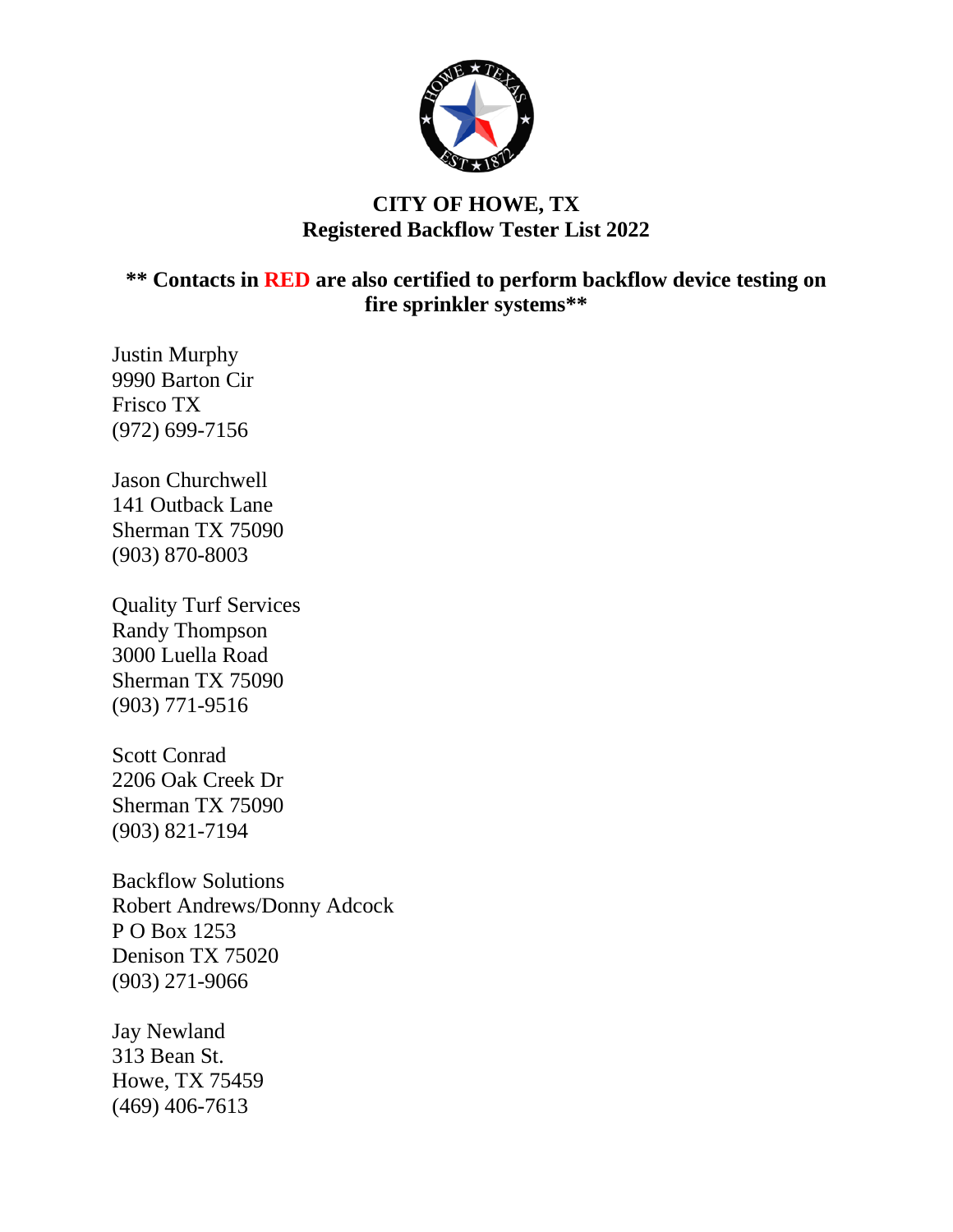J's Landscaping 280 CR 4443 Trenton TX 75490 (903) 815-2510

Rickman's Backflow 711 CR 3865 Hawkins, TX 75765 (903) 769-5600

All Test Kyle Mihalovich 600 Henrietta Creek Rd Roanoke, TX 76262 (817) 379-0856

Bruce K. Taylor 1817 Davy Lane Denison, TX 75020 (903) 821-9016

Mist Services Terry Morris 1638 CR 904 Joshua, TX 76058 (817) 454-7141

### Paragon Fire Protection

Martin Sandoval 107 Cottonwood Dr. Fate, TX 75189 (469) 474-5190

# Southwest Fire & Security LLC

Jason Holmes 400 Industrial Blvd. Suite #204 Mansfield, TX 76063

(817) 477-4355